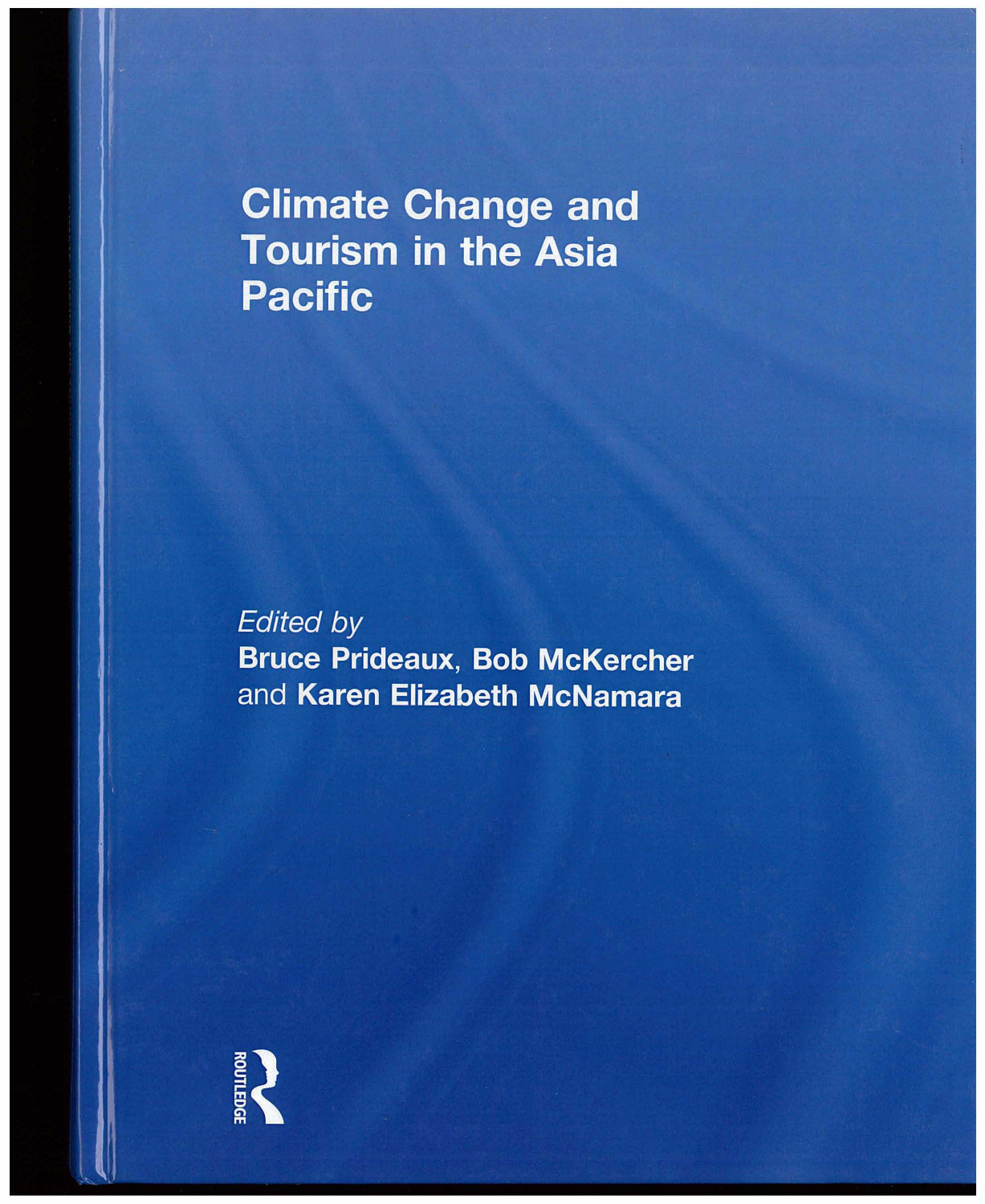# Climate Change and Tourism in the Asia Pacific

Climate change will exert an enormous impact on all societies in the medium to long term. Tourism, as both a commercial activity and social phenomenon is not immune. To date, industry has been slow to recognise the scale of the threat posed by a changing climate on its operations and consumers have been extremely reluctant to modify their travel behaviours. The Asia Pacific region is well on the way to being the  $21^{st}$  Century powerhouse of tourism, however the manner in which it develops will, in part, be determined by how the global community responds to climate change. This book examines climate change issues related to tourism in the Asia Pacific region. Chapters discuss demand and supply side issues, explore government policy responses and introduce several new adaptation models. The book also calls for a more effective linking of social science research with the scientific discourse to create long term resolution of and adaptation to this issue.

This book was published as a special issue of Asia Pacific Journal of Tourism Research.

Bruce Prideaux is Professor of Marketing and Tourism Management at the Cairns campus of James Cook University. His interests include climate change issues, tourism transport issues, crisis management, marine tourism and rainforest tourism.

Bob McKercher is Professor of Tourism in the School of Hotel and Tourism Management at the Hong Kong Polytechnic University. He has broad ranging research interests including sustainability in its broader sense, tourism development, spatial analysis of tourism and special interest tourism.

Karen Elizabeth McNamara is a Lecturer in the School of Geography, Planning and Environmental Management at the University of Queensland. Karen has largely worked in the Asia Pacific region on areas relating to community-based climate change adaptation, human mobility, sustainable livelihoods and resilience.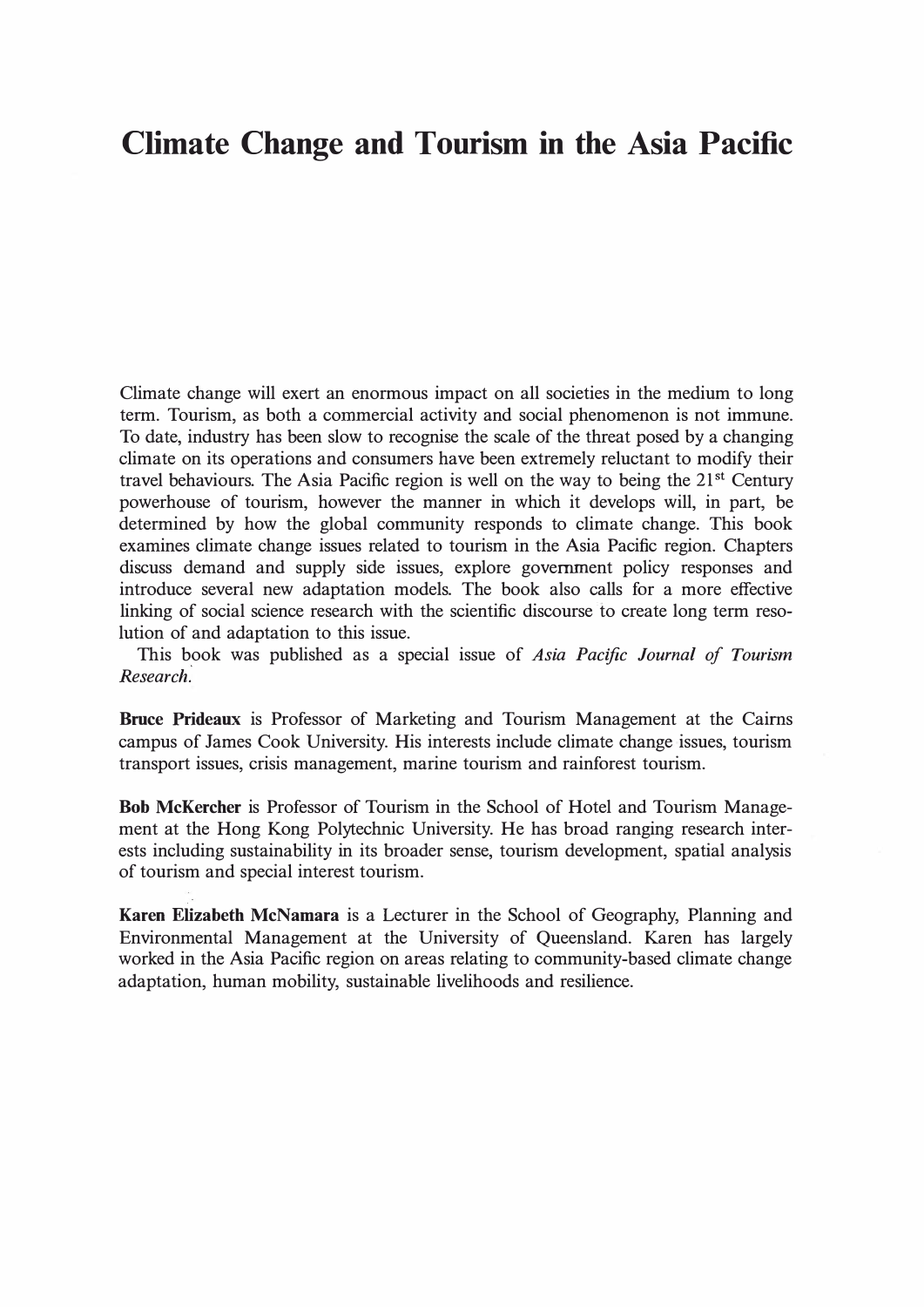First published 2014 by Routledge 2 Park Square, Milton Park, Abingdon, Oxon, OX14 4RN, UK

and by Routledge 711 Third Avenue, New York, NY 10017, USA

Routledge is an imprint of the Taylor & Francis Group, an informa business

© 2014 Asia Pacific Tourism Association

All rights reserved. No part of this book may be reprinted or reproduced or utilised in any form or by any electronic, mechanical, or other means, now known or hereafter invented, including photocopying and recording, or in any information storage or retrieval system, without permission in writing from the publishers.

Trademark notice: Product or corporate names may be trademarks or registered trademarks, and are used only for identification and explanation without intent to infringe.

British Library Cataloguing in Publication Data A catalogue record for this book is available from the British Library

ISBN13: 978-0-415-74050-0

Typeset in Times New Roman by Taylor & Francis Books

#### Publisher's Note

The publisher accepts responsibility for any inconsistencies that may have arisen during the conversion of this book from journal articles to book chapters, namely the possible inclusion of journal terminology.

#### Disclaimer

Every effort has been made to contact copyright holders for their permission to reprint material in this book. The publishers would be grateful to hear from any copyright holder who is not here acknowledged and will undertake to rectify any errors or omissions in future editions of this book .



Printed and bound in Great Britain by TJ International Ltd, Padstow, Cornwall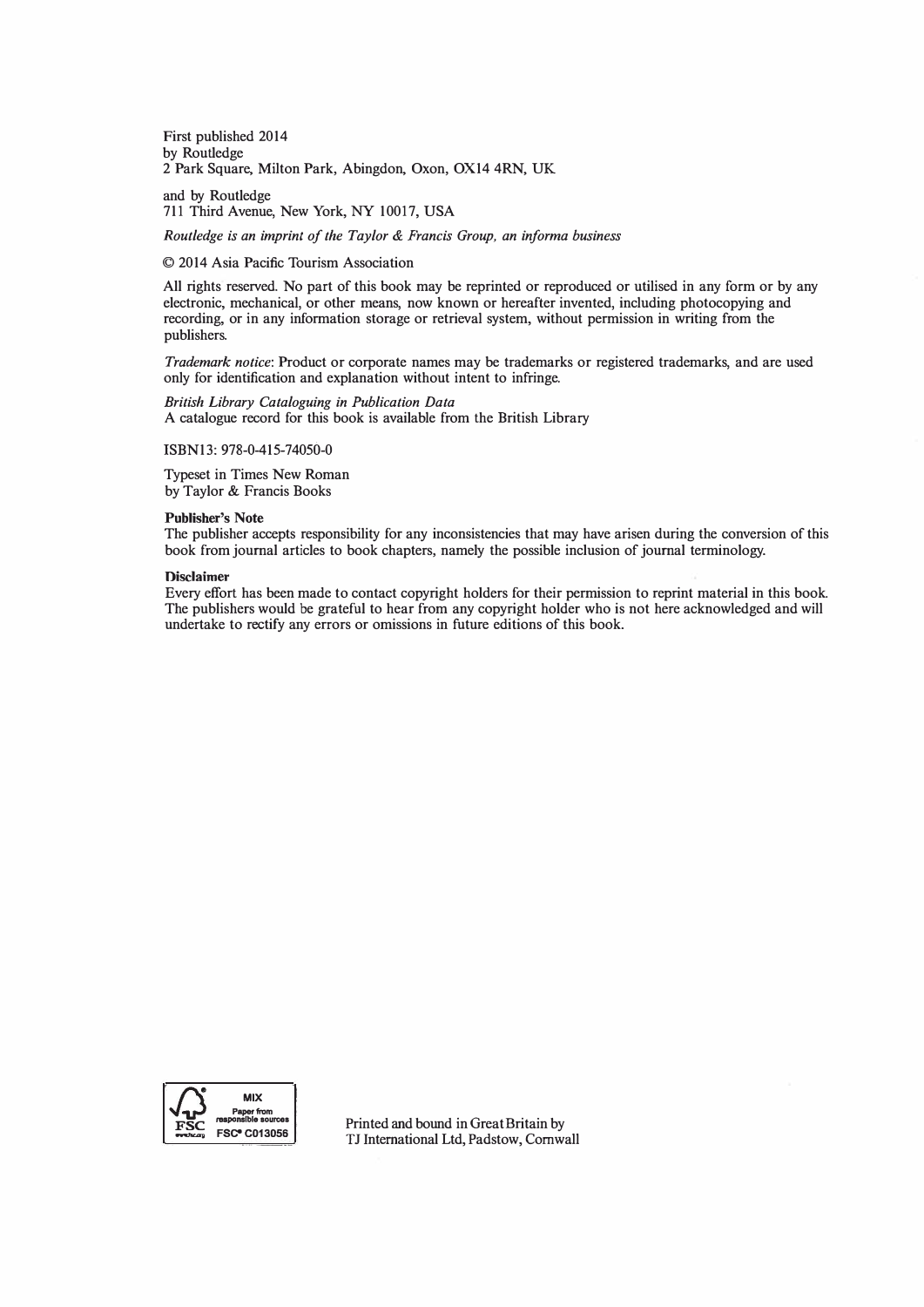# **Contents**

| <b>Citation Information</b>                                                                                                                                                                                           | vii          |
|-----------------------------------------------------------------------------------------------------------------------------------------------------------------------------------------------------------------------|--------------|
| 1. Introduction<br>Bruce Prideaux, Bob McKercher and Karen Elizabeth McNamara                                                                                                                                         | $\mathbf{1}$ |
| 2. Climate Change and Tourism: An Overview<br>Sharon F.H. Pang, Bob McKercher and Bruce Prideaux                                                                                                                      | 4            |
| 3. The Critical Relationship between Climate Change Awareness<br>and Action: An Origin-Based Perspective<br>Tina Roenhovde Tiller and Christian Schott                                                                | 21           |
| 4. Responding to Climate Change: Australian Tourism Industry<br>Perspectives on Current Challenges and Future Directions<br>Lisa Ruhanen and Aishath Shakeela                                                         | 35           |
| 5. Policy Environment for the Tourism Sector's Adaptation to<br>Climate Change in the South Pacific – The Case of Samoa<br>Emma Wong, Min Jiang, Louise Klint, Terry DeLacy,<br>David Harrison and Dale Dominey-Howes | 52           |
| 6. Operators' Perceptions of Energy Use and Actual Saving<br>Opportunities for Tourism Accommodation<br>Susanne Becken                                                                                                | 72           |
| 7. Hospitality Industry Responses to Climate Change:<br>A Benchmark Study of Taiwanese Tourist Hotels<br>Yi-Ping Su, C. Michael Hall and Lucie Ozanne                                                                 | 92           |
| 8. Attitudes of Tourism Students to the Environment<br>and Climate Change<br>Bob McKercher, Bruce Prideaux and Sharon F.H. Pang                                                                                       | 108          |
| 9. Using a Regional Tourism Adaptation Framework to<br>Determine Climate Change Adaptation Options for Victoria's<br><b>Surf Coast</b>                                                                                |              |
| Ryan Jopp, Terry DeLacy, Judith Mair and Martin Fluker                                                                                                                                                                | 144          |
| 10. Modelling a Tourism Response to Climate Change Using a<br>Four Stage Problem Definition and Response Framework<br>Bruce Prideaux, Bob McKercher and Karen Elizabeth McNamara                                      | 165          |
|                                                                                                                                                                                                                       |              |
| <b>Index</b>                                                                                                                                                                                                          | 183          |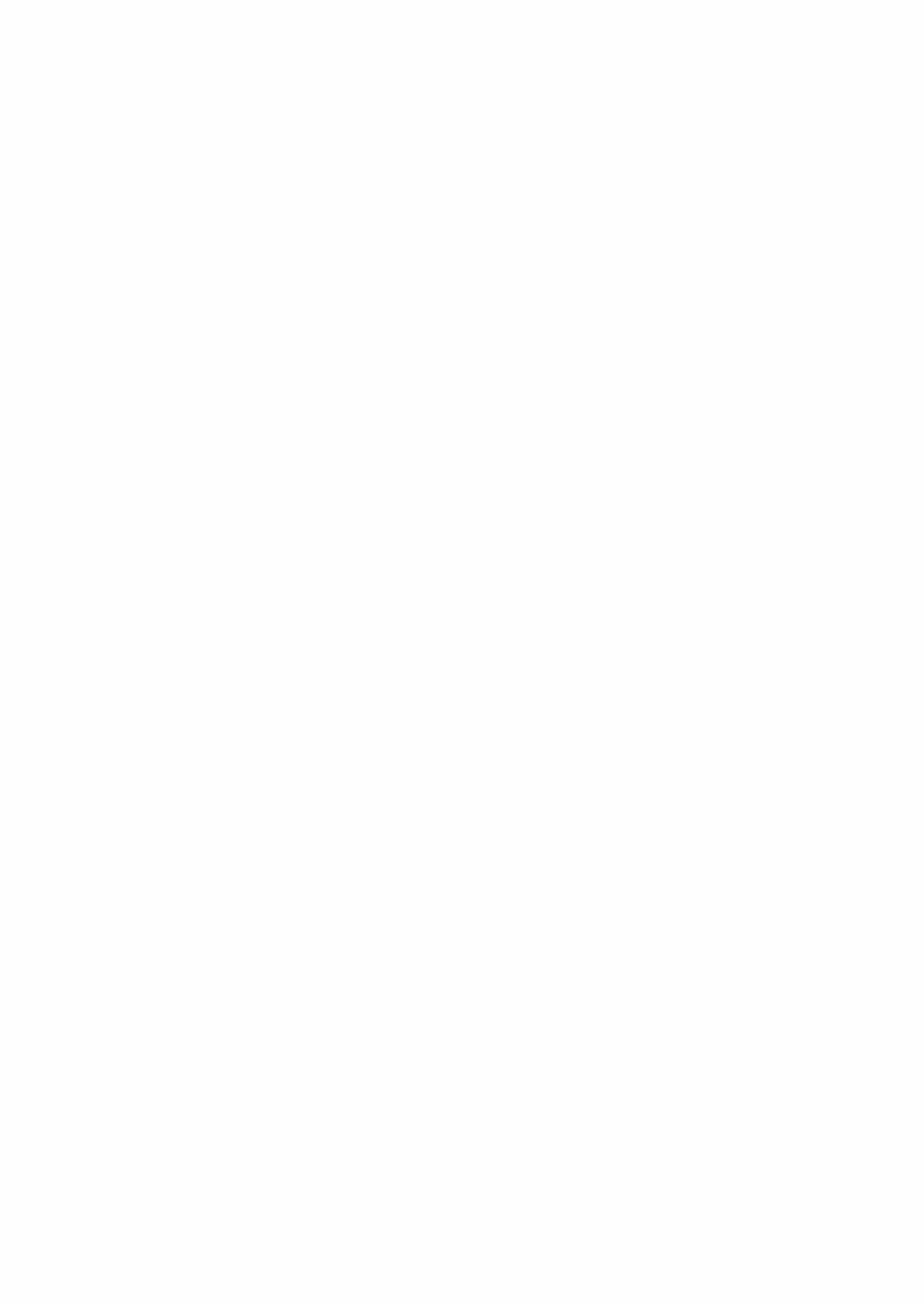# Citation Information

The chapters in this book were originally published in the Asia Pacific Journal of Tourism Research, volume 18, issue 1-2 (January-March 2013). When citing this material, please use the original page numbering for each article, as follows:

### Chapter 1

Editorial

Bruce Prideaux, Bob McKercher and Karen Elizabeth McNamara Asia Pacific Journal of Tourism Research, volume 18, issue 1-2 (January-March 2013) pp. 1-3

### Chapter 2

Climate Change and Tourism: An Overview Sharon F.H. Pang, Bob McKercher and Bruce Prideaux Asia Pacific Journal of Tourism Research, volume 18, issue 1-2 (January-March 2013) pp. 4-20

#### Chapter 3

The Critical Relationship between Climate Change Awareness and Action: An Origin-Based Perspective

Tina Roenhovde Tiller and Christian Schott

Asia Pacific Journal of Tourism Research, volume 18, issue 1-2 (January-March 2013) pp. 21-34

#### Chapter 4

Responding to Climate Change: Australian Tourism Industry Perspectives on Current Challenges and Future Directions

Lisa Ruhanen and Aishath Shakeela

Asia Pacific Journal of Tourism Research, volume 18, issue 1-2 (January-March 2013) pp. 35-51

### Chapter 5

Policy Environment for the Tourism Sector's Adaptation to Climate Change in the South Pacific  $-$  The Case of Samoa

Emma Wong, Min Jiang, Louise Klint, Terry DeLacy, David Harrison and Dale Dominey-Howes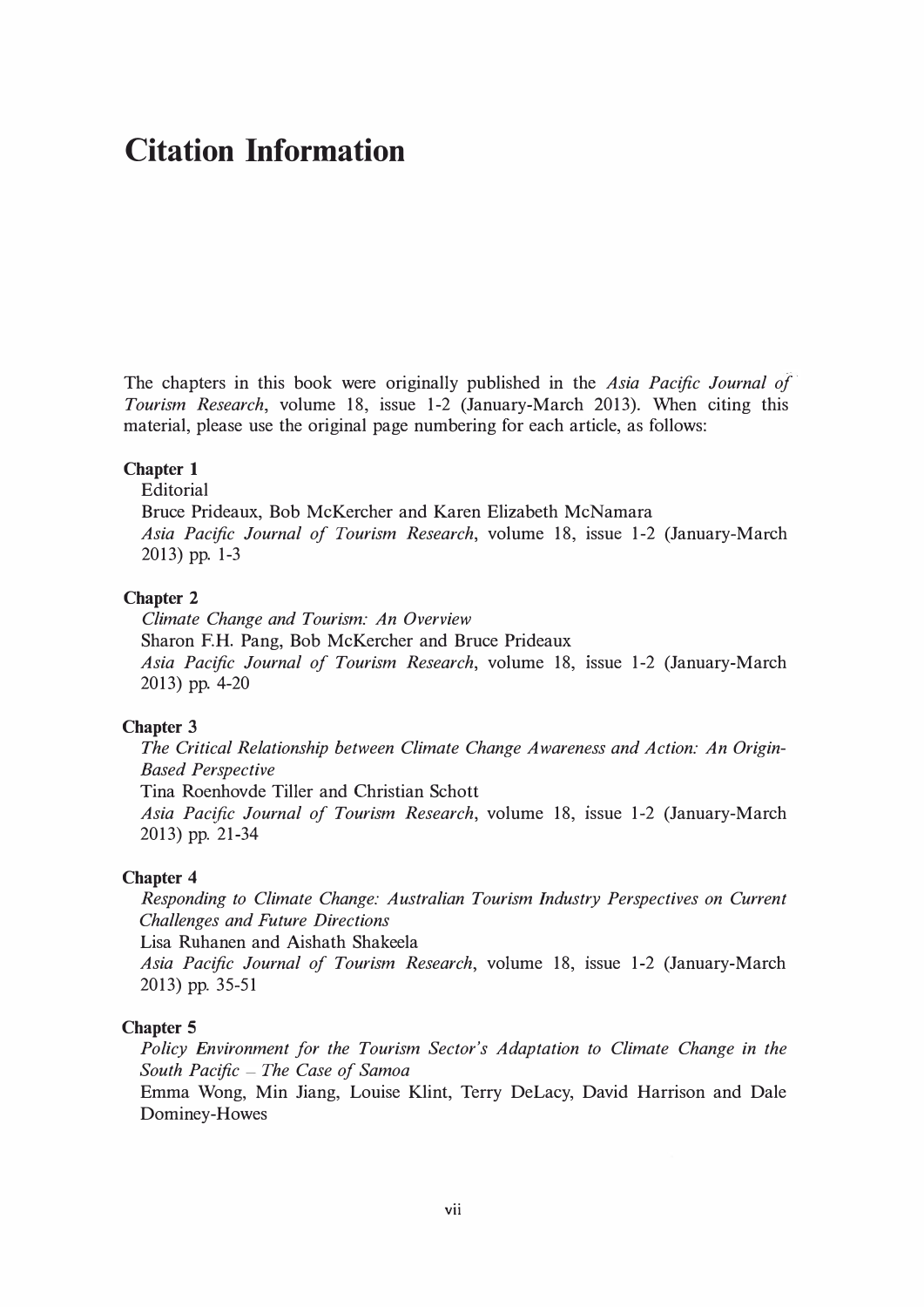#### CITATION INFORMATION

Asia Pacific Journal of Tourism Research, volume 18, issue 1-2 (January-March 2013) pp. 52-71

#### Chapter 6

Operators' Perceptions of Energy Use and Actual Saving Opportunities for Tourism Accommodation Susanne Becken

Asia Pacific Journal of Tourism Research, volume 18, issue 1-2 (January-March 2013) pp. 72-91

## Chapter 7

Hospitality Industry Responses to Climate Change: A Benchmark Study of Taiwanese Tourist Hotels

Yi-Ping Su, C. Michael Hall and Lucie Ozanne

Asia Pacific Journal of Tourism Research, volume 18, issue 1-2 (January-March 2013) pp. 92-107

### Chapter 8

Attitudes of Tourism Students to the Environment and Climate Change Bob McKercher, Bruce Prideaux and Sharon F.H. Pang Asia Pacific Journal of Tourism Research, volume 18, issue 1-2 (January-March 2013) pp. 108-143

#### Chapter 9

Using a Regional Tourism Adaptation Framework to Determine Climate Change Adaptation Options for Victoria's Surf Coast

Ryan Jopp, Terry DeLacy, Judith Mair and Martin Fluker

Asia Pacific Journal of Tourism Research, volume 18, issue 1-2 (January-March 2013) pp. 144-164

### Chapter 10

Modelling a Tourism Response to Climate Change Using a Four Stage Problem Definition and Response Framework

Bruce Prideaux, Bob McKercher and Karen Elizabeth McNamara

Asia Pacific Journal of Tourism Research, volume 18, issue 1-2 (January-March 2013) pp. 165-182

Please direct any queries you may have about the citations to clsuk . permissions@cengage.com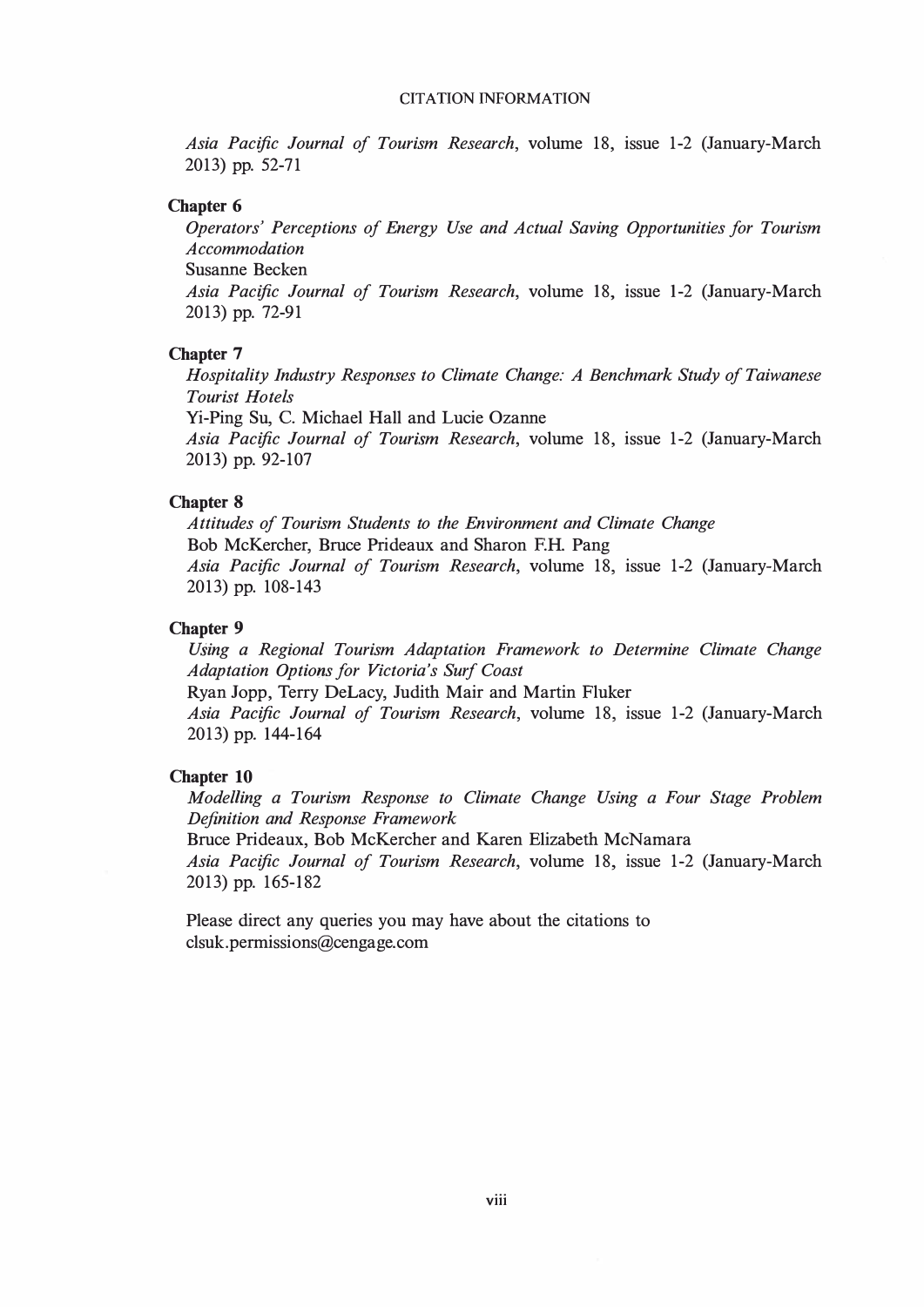# Introduction

Climate change is an issue that is not yet taken seriously enough by many tourism academics or the industry. The Intergovernmental Panel on Climate Change concludes that the world's climate is changing and that the cause is most likely due to human activities over the past 200 years. While impacts for the most part are yet to be felt, early signs are already evident in some areas. Tourism is both a contributor to and a potential victim of climate change. Given the importance of this issue in the Asia Pacific region it is timely for tourism researchers to commence a more rigorous program of research directed at assessing the potential effects on the tourism industry and developing strategies for dealing with its effects.

The aim of this special issue is to promulgate research that relates specifically to aspects of climate change and tourism within the Asia Pacific region. To this end the papers in this special issue address a range of issues that collectively: illustrate the extent of the problem; discuss how it can be understood from consumer, supply and demand perspectives; the importance of the policy environment; and the need for more effective linking of elements of the scientific discourse with both theoretical and private/public sector responses. In particular, papers discuss how many industry stakeholders are uncertain as to how to respond in the absence of specific climaterelated government policy frameworks. There is also a recognition of the need to create data bases that can be used to build long-term monitoring of impacts along with the need for more effective integration of climate change science and soeial science research.

The special issue is framed by two papers.To begin, an overview paper by Pang, McKercher and Prideaux sets the context and reviews some of the key literature on climate change and tourism. The paper traces the growth in academic interest in issues related to climate change. Tourism has consistently represented about 0.5% of the published research on climate change. The paper concludes with the observation that tourism researchers are now beginning to pay serious attention to climate change and the implications it has for the future shape and scope of the tourism industry. The paper also observes that there remains a number of gaps in our understanding of the future implications that climate change has for the tourism industry.

The concluding paper by Prideaux, McKercher and McNamara outlines a new theoretical approach to aid the examination of issues relating to climate change by presenting a framework of four linked models that allows users to identify firstly the issues to be examined and then examine specific aspects in detail. The paper identifies the need for tourism researchers to embrace the scientific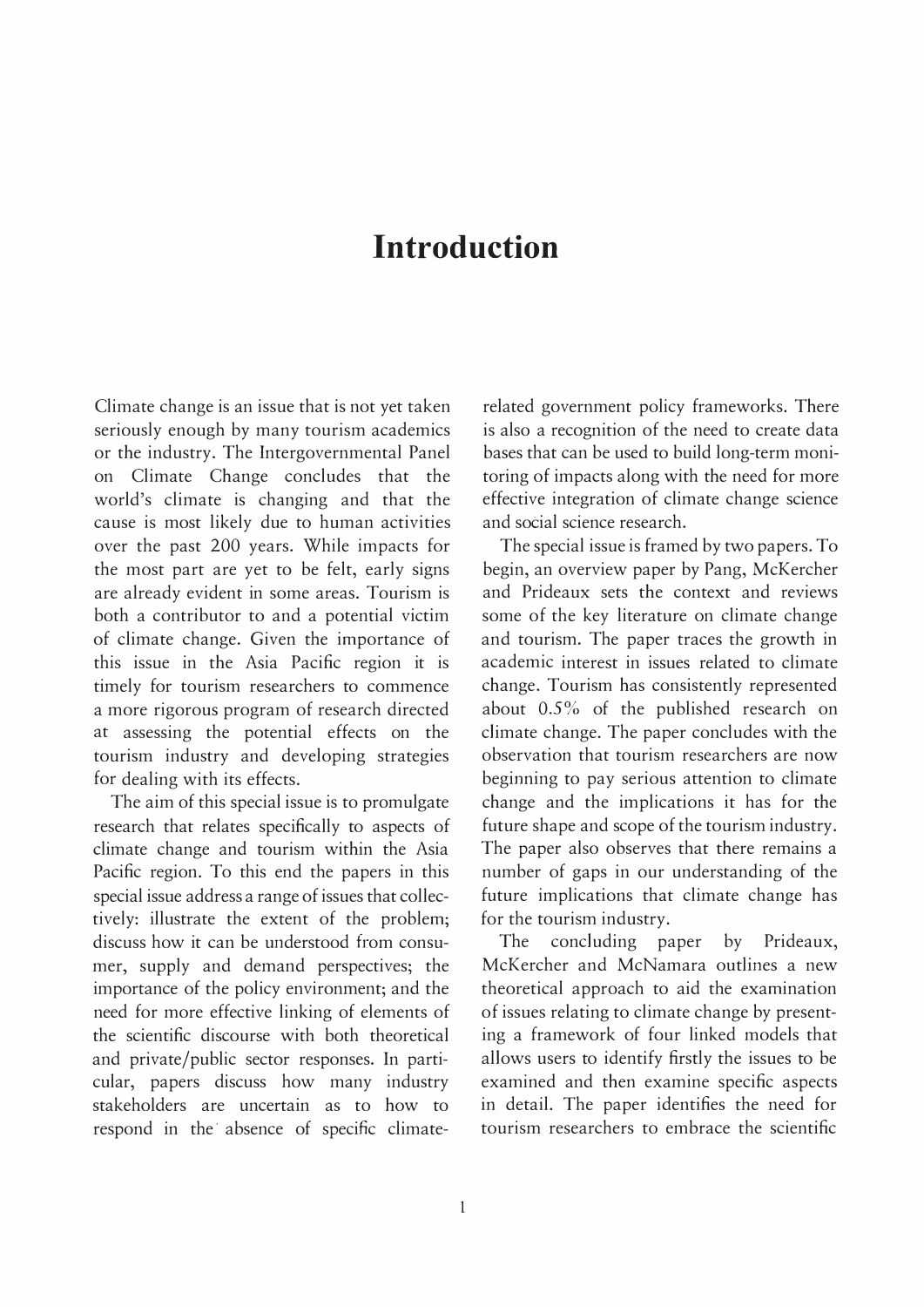literature relevant to their area of interest. For example, in research into the impact of climate change on coral reef systems the authors emphasise the need to consult the relevant scientific literature to gain at least a basic understand how climate change affects the reef ecosystem in areas such as coral bleaching. The authors also note the difficulty that the tourism industry faces in planning future responses to climate change in the absence of government policy that may be some time away.

In between, seven papers are presented that explore various themes.

Tiller and Schott explore the relationship between awareness of climate change and the willingness of tourists to support mitigation strategies that directly affect the cost of holiday travel. While tourists are aware that tourism contributes to climate change most are unlikely to change their pattern of holiday travel, pointing to a "attitude-behaviour gap". One concerning finding is the identification of a group of tourists likely to increase their travel "to see things before they are gone".

Ruhanen and Shakeela highlight the need to consider climate change as a national issue and one that both the private and public sectors need to come to grips with. The paper examines how climate change may impact on Australia at a nationwide level. The authors find that it is not seen as a pressing issue, particularly when compared to the more short term but significant issues stemming from the 2008 /2009 global economic crisis, and its continuing aftermath. As a consequence, there has been little action by industry in responding to climate change. Importantly, and paralleling findings of other papers in this special issue, the tourism industry is relying on, and waiting for, government intervention and leadership on strategies to respond to climate change. As the authors note, the long-term nature of change is the major reason for a lack of action in the short term while uncertainty of future government intentions is inhibiting the development of proactive initiatives.

Wong, Jiang, Klint, Delacy, Harrison and Dominey-Howes provide a useful case study of how one country, in this case Samoa, is seeking to proactively respond to climate change through extensive policy intervention. Specifically, the paper examines the conduciveness of the Samoan policy environment for the tourism sector to adapt to climate change along three dimensions: stakeholders' will and commitment, resources available and policymaking mechanisms. Samoa provides an exemplar case study for understand how islands can best adapt to climate change. Finally, the paper notes that while the policy environment is generally conducive there is a need for closer public-private cooperation.

Becken turns the reader's attention to one of the specific links between tourism and climate change by examining current practices and opportunities for achieving energy efficiency in the New Zealand accommodation sector. Of particular importance is the finding that a substantial gap was identified between the positive perceptions held by operators and the actual levels of implementation. As Becken points out, while there is extensive theoretical knowledge on overcoming some of the barriers to energy efficiency and conservation, a gap still remains between policy to achieve energy efficiencies and implementation of measures to achieve efficiency by individual business.

Su, Hall and Ozanne's paper on hotels complements Becken's paper by examining issues related to the response of the Taiwanese hospitality sector to climate change. Specially, the paper finds that hotels are particularly vul